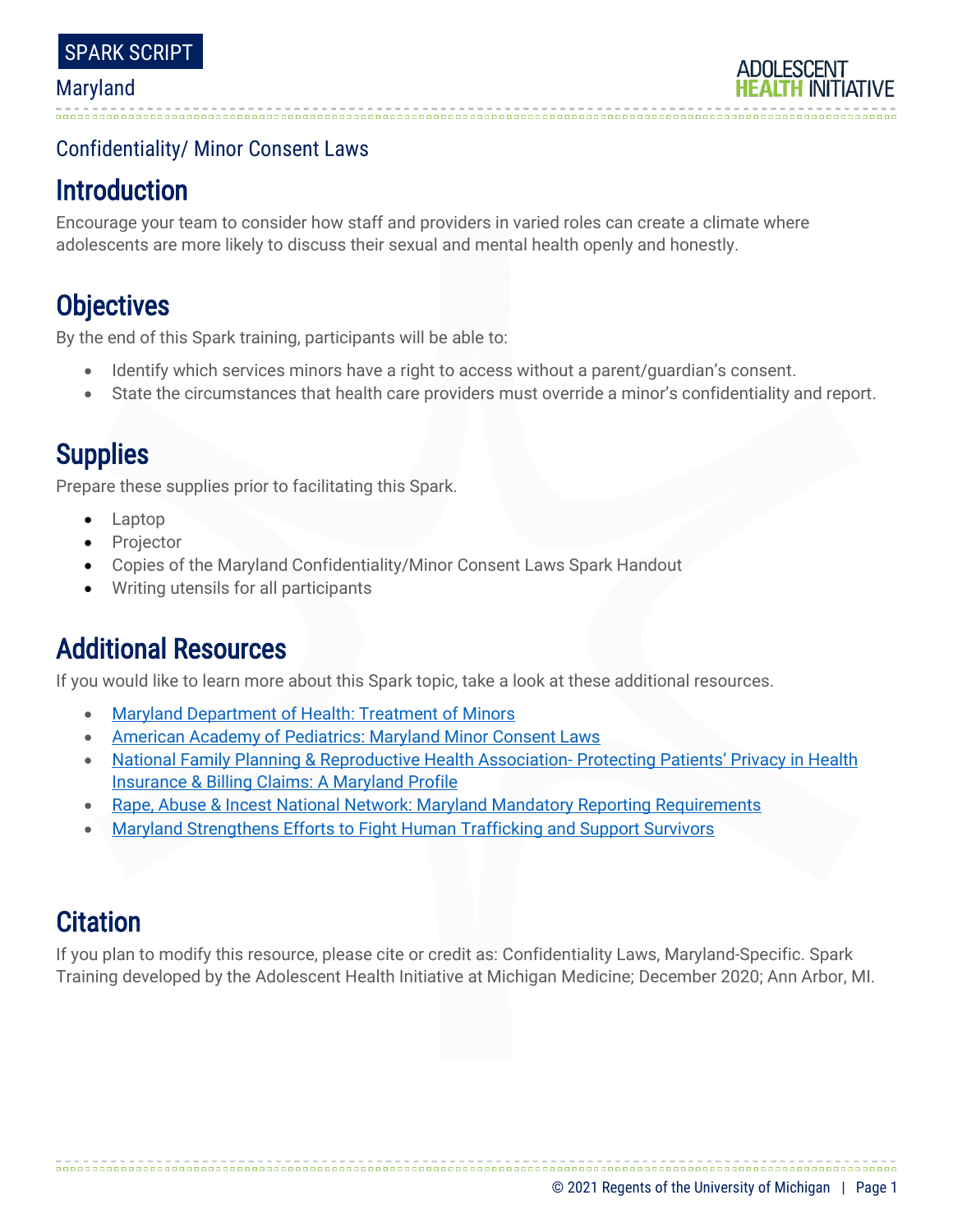



# Intro/Hook  $\Theta$  (3 minutes)

## $\Box$  1 – TITLE SLIDE

Today we are going to do a 15-minute mini-training, also called a Spark. As youth-serving professionals, it is important that we understand adolescent confidentiality and minor consent. This training is intended to be an overview of the most relevant laws on confidential services for teens.

Each person here will have times where we need to know and comply with consent and confidentiality laws, though it's different for our various roles. For each law and scenario we discuss, try to think about how it applies to your role. To get us started, let's review a case scenario.

### 2 – CASE SCENARIO: SHAY, 15 Y/O GIRL

This is Shay, who is 15. She is here today because of a sore throat. During her visit the clinician found out that she is concerned about having an STI. Shay says she is worried her mother will kick her out of the house if she knows Shay is sexually active. How does the right to confidentiality help or hurt Shay?

Give participants a moment to respond to the question on the slide. You may choose to have discussion here or just have people think about it.

Usually, not all of this patient information is available to everyone who comes into contact with her. When we know more details about a patient, does it affect how we feel about the patient's right to confidentiality? Even though we know the law says we need to provide certain confidential services to teens without a parent's permission, it can be challenging when we think parents should be involved. What can go wrong if we accidentally break confidentiality?

Have a couple of people respond briefly. Main point: If we don't follow the laws, it can have a negative impact on teens.

Many teens choose to include their parent or guardian in decisions about their health. For some teens, however, having the option of certain confidential services makes it more likely that they will seek care when they need it. For instance, Shay would probably be more likely to get tested for STIs and possibly get a method of contraception if she's assured her mother's permission is not required.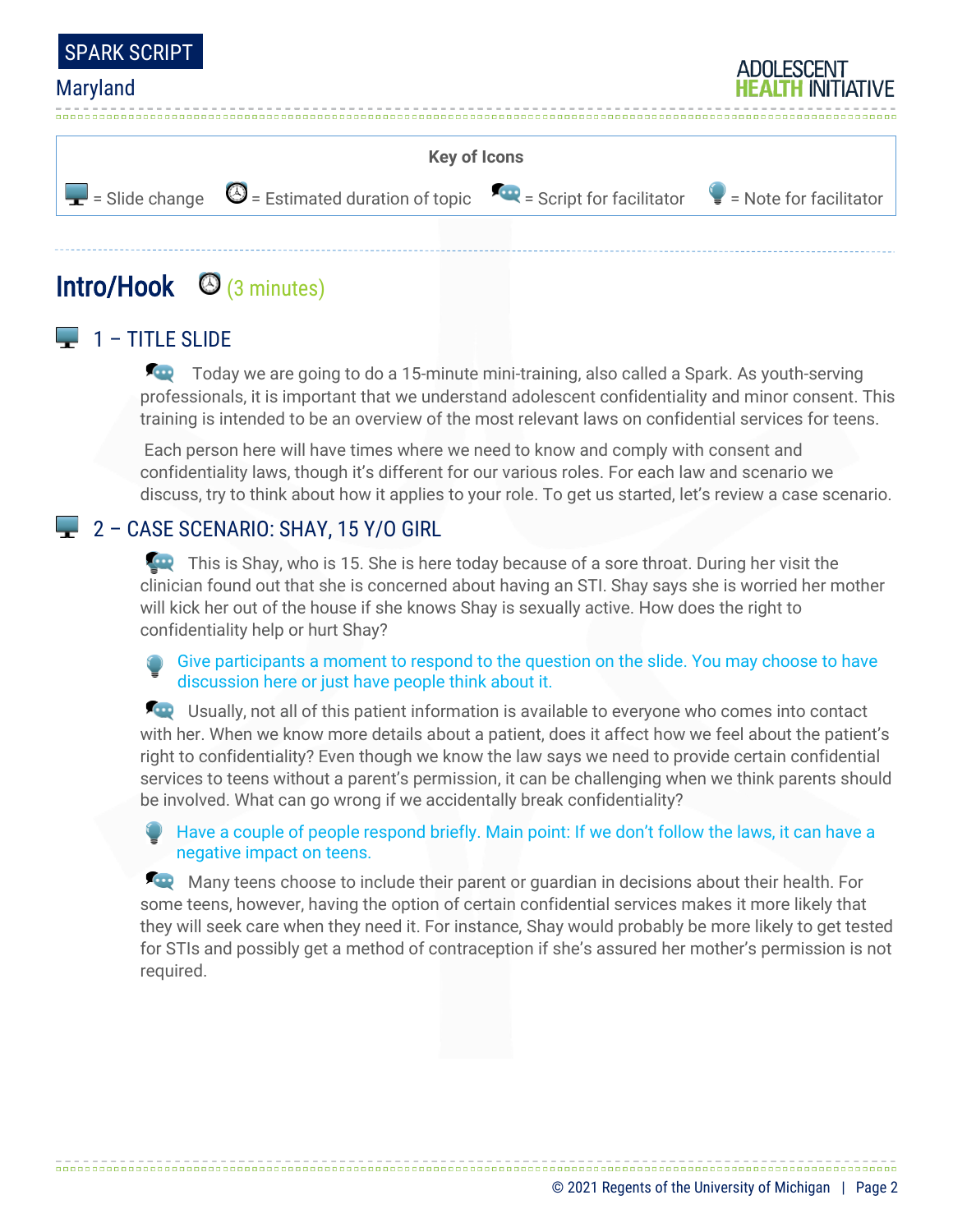

# **Key Concepts**  $\Theta$  (11 minutes)

## $\Box$  3 – IMPORTANT DEFINITIONS

Before we review the laws, it's important to recognize the difference between consent and confidentiality.

- **Consent** is permission to act. In general, a parent or legal guardian must give their permission or "consent" – before their minor child can receive a medical service. However, there are important exceptions where a minor can consent to their own care, without a parent's permission. We will discuss these exceptions today.
- **Confidentiality** refers to how health care providers and staff keep certain information private.
- **Consent does not equal confidentiality**.
	- $\circ$  Even if a minor is allowed to consent to a service without a parent's permission, it does not necessarily mean that the provider is required to keep it confidential.
	- $\circ$  So, laws can protect a minor's right to access a specific service, like contraception, but often, it's up to health care providers and staff to protect a minor's confidentiality.

### $\Box$  4 – MD LAW: PARENTAL CONSENT EXCEPTIONS

As this slide says, a parent or legal guardian must provide consent on behalf of a minor (under age 18) before health care services are provided, with several important exceptions.

The exceptions are based on either:

- Status (for example, legal independence from parents/guardians), or
- The type of service requested (such as certain sexual health services).

Pass out the "Maryland Minor Consent & Confidentiality Laws" handout.

### $\blacktriangleright$  5 – MD LAW: MINOR CONSENT BASED ON STATUS

Here's a handout that explains Maryland's minor consent and confidentiality laws. As we see in the top section, Maryland's law allows certain minors to consent to services based on their **status**. This includes:

- If the minor is married; or
- The parent of a child
- Living separate and apart from the minor's parent, parents, or guardian, whether with or without consent of the minor's parent, parents, or guardian; and
- Self–supporting, regardless of the source of the minor's income

### 6 – MD LAW: MINOR CONSENT BASED ON SERVICE





Now let's look at the **services** any minors can receive without parental or guardian consent.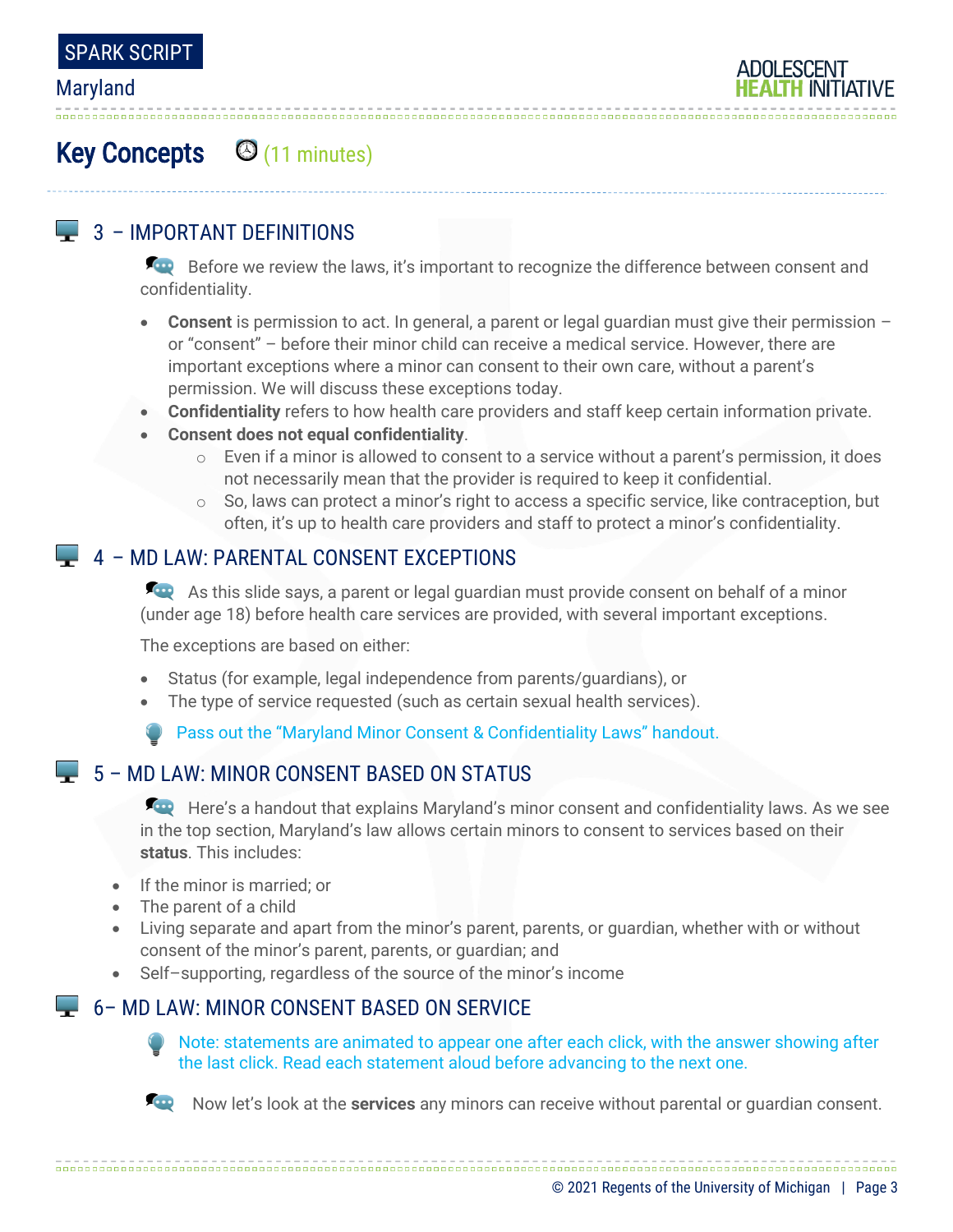

Advance slide

1. Emergency care

Advance slide

2. \*Abortion (Parental notification is required, but consent is not needed for the procedure.)

Advance slide

3. Diagnosis and/or treatment for sexually transmitted infections, including HIV/AIDS

#### Advance slide

4. Consultation, diagnosis, and treatment for outpatient mental health services (Only minors ages 16+)

Advance slide

### **T** 7– MD LAW: MINOR CONSENT BASED ON SERVICE

5. Treatment or advice about:

- Drug use
- Alcoholism
- Pregnancy
- Contraception other than sterilization
- Examination and treatment of injuries from an alleged rape or sexual offense
- Examination to obtain evidence from an alleged rape or sexual offense
- Initial medical screening and examination upon admission into a detention center

Advance slide

#### 8- MD LAW: CONFIDENTIALITY AND PARENTAL/GUARDIAN ACCESS TO HEALTH INFORMATION

The Health Insurance Portability and Accountability Act (HIPAA) determines whether a minor has access to the minor's protected health information (PHI, or any information in a medical record that can be used to personally identify an individual like names, diagnosis, etc.) and whether a parent or guardian also has access to that minor's PHI. HIPAA states:

- Maryland statutes permit a minor to obtain certain health-care services without the consent of a parent or guardian. In the situations listed above, a provider must treat the minor as the health-care decision-maker. HIPAA rules apply when the minor can consent to the services, therefore, their health information cannot be released to anyone unless the minor consents. (See above for those areas where a minor may obtain a health-care service without the consent of a parent.)
- Maryland statutes allow a parent or guardian to act on the behalf of a minor in making health-care decisions except as noted above. In those situations, when a minor cannot consent to their own care, a health-care provider must treat that parent or guardian as the health-care decision-maker and give that parent or guardian access to the minors non-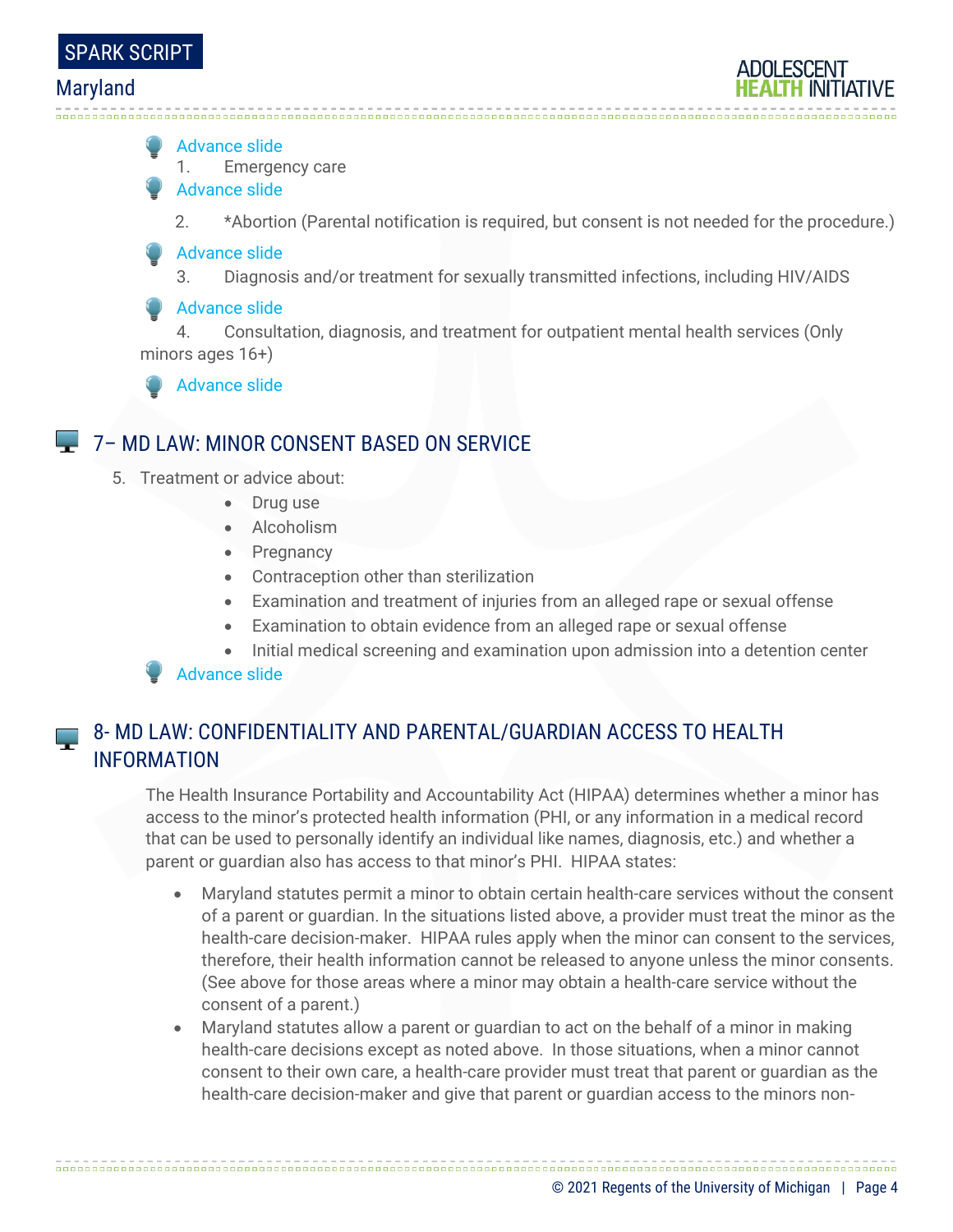

protected PHI. A licensed health-care provider must exercise professional judgment in making this decision.

## $\Box$  9 – REPORTING

Now we're going to review when a minor's confidentiality must be overridden. Health care providers must override the minor's confidentiality and report is there is reason to believe that a minor has been subjected to…

- o Abuse or neglect
- o Physical or mental injury of a minor that indicates that the minor's health or welfare is harmed or at substantial risk of being harmed
- o Sexual abuse
- $\circ$  Leaving the minor unattended or other failure to give proper care and attention to a minor by any parent or person who has permanent or temporary care for supervision of the minor

### 9 - CASE SCENARIO: SHAY, 15 Y/O GIRL

Let's go back to our 15-year-old patient, Shay, and answer these questions together as I read through them.

- Can Shay receive STI testing without her parent's permission? [*Answer: Yes, she can]*
- Can she receive STI treatment without her parent's permission? [*Answer: Yes, Maryland law allows minors to receive STI testing and treatment.*]
- Can Shay receive contraception without her parent's permission: [Answer: Yes, *Maryland law allows minors to receive treatment or advice about contraceptives.*]

### 10 - CASE SCENARIO: SHAY, 15 Y/O GIRL

If Shay's mother calls the clinic to ask if Shay received an STI test, can this information be released? [*Answer: No. When a minor is consenting to confidential services, as noted prior, HIPAA is applied and information cannot be released to anyone unless the minor consents.]*

Are there other ways that Shay's mother could find out that Shay received this service? [Answer: Yes, if she uses her parent's health insurance, an explanation of benefits (EOB) form is typically sent for each visit including medical services rendered. Additionally, with office copays and/or paying out of pocket, breaches in confidentiality are possible.

For maximum confidentiality, a minor may go to a provider that is able to provide services without billing insurance or using alternative coding for confidential services. The Spark on Confidentiality Best Practices covers more strategies to ensure confidential services for minors.

# **Application**  $\bigcirc$  (1 minute)